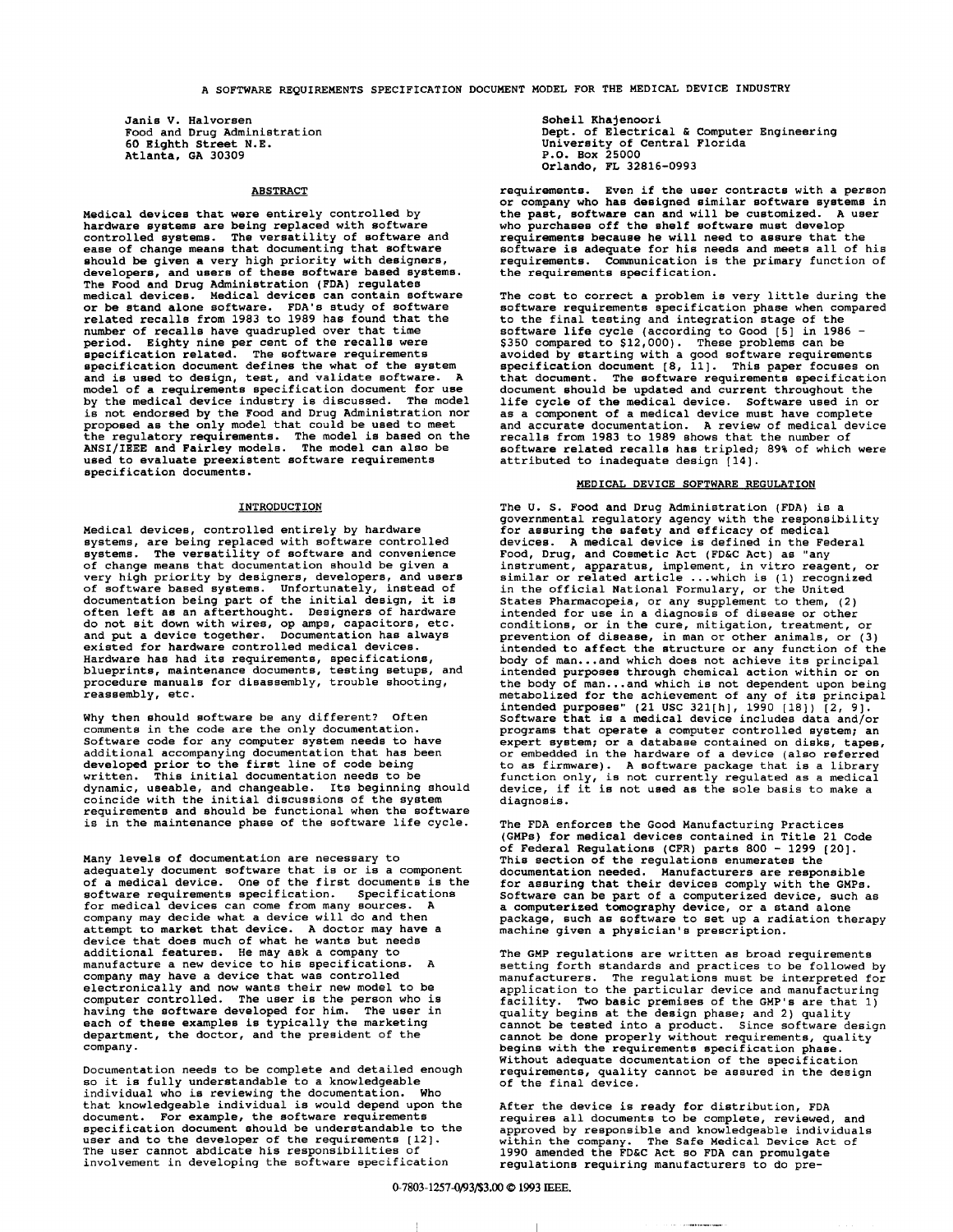**production design validation [19]. The design is better and validation is easier when the software requirements specification document is complete and accurate.** 

## **SOFTWARE REOUIREMENTS SPECIFICATION**

**Develop documentation in a systematic way, following a plan already written (such as the IEEE Software Configuration Management Plan [16]) or developed in**house. The goal is to assure consistency of<br>documentation. Written standards should include the<br>qualifications of personnel involved, their training,<br>documentation standards, approaches to design, and<br>coding and testing st **documentation procedures should describe the documents to be used, who will maintain the documents, and where the documents will be located. Software configuration**  management is equivalent to the term 'change control'<br>used by the GMPs. Its goal is to assure that only the<br>current, tested, reviewed, and approved version of the<br>software and software documentation is used.

R. E. Fairley [4] in <u>Software Engineering Concepts</u> and<br>the ANSI/IEEE standard 830 - 1984 [15] define the<br>characteristics and content of the software **requirements specification document. R. Kosmala** [lo] **divides the requirements specification into two documents: functional requirements and system specification. The software requirements specification document ahould contain a11 the requirements that the medical software needs to fulfill to meet**  specifications. The document should not be hardware<br>specific. If hardware has already been developed or is<br>pre-existent, the hardware will impose design<br>constraints that should be included in the software **requirements specification document. How the software is to be written should not be included since this is part of the design of the software.** 

**The software requirements specification defines the "what" of the system and not the "how". Write in a way to make it adaptable to other hardware systems or software languages. It should be unambiguous, consistent, verifiable, modifiable, comprehensive, complete, and easy to use at all times. To be unambiguous, the language must be precise and consistent throughout the document. To be verifiable, define the requirements in quantifiable or testable Verifying both that the requirements meet the needs of the customer and that the device meets the requirements is equally important. Identifying the requirements of the software system is difficult since it requires Understanding the process or activity to be computerized as well as the needs and desires of the eventual users or operators of the system.** 

**The document must contain all of the requirements that the device will be expected to meet. It needs to be modifiable and useable at all times. Documentation needs to change as the requirements are changed and adjusted. Change can occur during the specification phase when requirements are changed and/or modified; during the design phase when implementation requires a different approach that alters the requirements specification; through the change and maintenance phases when additional requirements are introduced to the device or changes are made to how the device operates. During this iterative process, handle the software requirements specification document like an approved final document. Incorporate changes using a change control system. Ideally, change control starts when the design phase begins. Archiving these changes would help during the maintenance phase, when adjusting the software either to provide additional functions or correct bugs found in the system. Troubleshooting and modification of software programs must be possible from the documentation.** 

The documentation method should develop an audit trail<br>as changes occur. The evolution of the requirements<br>specification can be as important as the final product.<br>As the life cycle of the product continues with<br>software an reflect the current requirements of the system. Copies<br>of past specification documents must be kept in a<br>history file. The history file serves three purposes:<br>1) to show the evolution of the software; 2) to give<br>the manufa **specifications changed (beginning with which serial or lot number); and 3) to prevent future changes from the** 

 $\sim$ 

**same mistakes made in the past. Historical records also need to trace problems with the existing devices to show how the devices were manufactured. The**  change was incorrect and he needs to fall back to a previous version.

**Change control requires that a baseline of all approved documents be maintained and changes to these documents**  requirements specification are translated to the **programmer within the documentation. However, if during coding the programmer changes the requirements, he must incorporate this change into the requirements specification document. Any changes to the documentation ahould be reviewed at appropriate levels to assure that the change(s) do not affect other areas or the intent of the original specification.** 

**The software requirements specification document should be divided into sections. ANSI/IEEE Std 830** - **<sup>1984</sup> [15], Fairley [4], and DOD-STD-2167A** [17] **are three references that describe ways the information can be arranged. All documents need to be readable and understandable to the designers and the engineers, as well as, the users, customers, and marketing people. Use whatever format accomplishes these goals. Procedures for functional validation and testing of the software are developed from the software requirements**  specification [1, 6].

### **A Model for Software Reauirements SDecification Document**

**A model for use for medical device software requirements specification document is discussed below**  (71. **This model combines the ANSI/IEEE and Fairley models and is designed to meet the regulatory**  requirements of the Food and Drug Administration. The<br>model is not endorsed by the Food and Drug<br>Administration nor proposed as the only model that<br>could be used to meet the regulatory requirements. The<br>model can also be u **requirements specifications documents. The** 

## **Introduction and Scope**

**This section can be divided into three subsections. Each subsection will be described using questions to be answered by those sections.** 

**Purpose or Identification** The purpose of the<br>document should be stated with regard to the definition **of the medical device software (device) to be described by the software requirements specification document. This statement should be brief but complete.** 

- **1. Define the device.**
- **2. Where will the device be used or operated?**
- **3. Is the device critical or non-critical? 4. Is the device self-contained or an adjunct to another device?**

**Product Overview A brief summary of the device and the environment in which the device operates should include information on who will operate the device. This section is meant to aid the reader in understanding the specific requirements section better. Block diagrams can be used to show the interconnections and external interfaces for the device without imposing design solutions.** 

> **1. Who will use the device? 2. Summarize product features and requirements. 3. What are the principal interfaces for the device? 4. What hardware and peripheral equipment will be used with the device? (overview only)**

**Processina Environment The development, operation and maintenance of the device should be described as it relates to the processing environment. The processing environment is the development, operating, and maintenance environments in which the device will operate. This section will contain information that can later be expanded in the User Manual.** 

- **1. Who will operate the system?**
- **2. Who will/can modify and/or update the program?**
- **3. Brief description of development process,**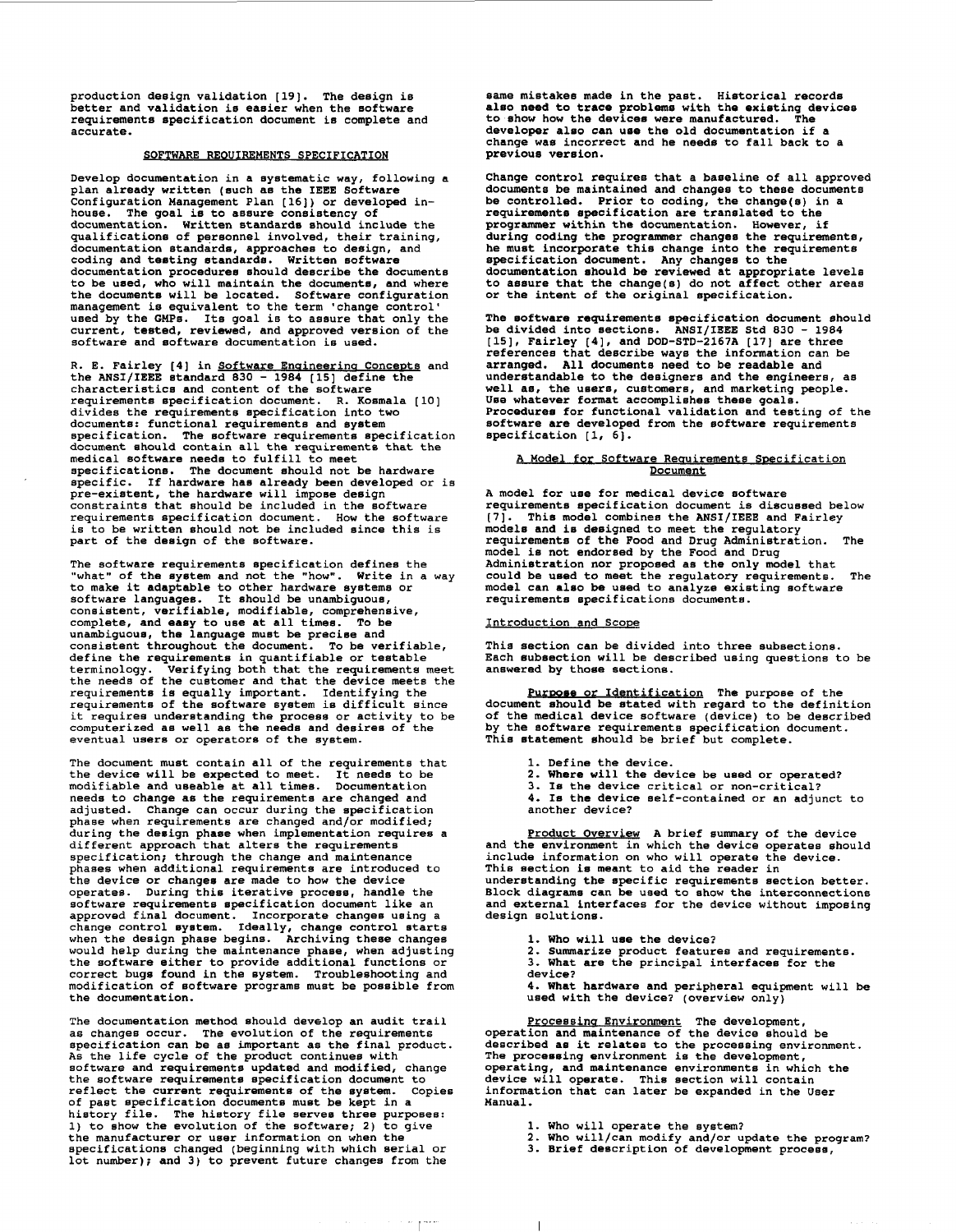**including testing of the device prior to and after marketing.** 

**4. What post marketing support will be available?** 

## **External Interface Requirements**

**Four types of interfaces should be discussed in terms of the software program for the medical device. Each section may begin with a summary of the requirements for that interface and then go into greater detail. Explanations of the specific requirements or design**  constraints are helpful in guiding the later design of<br>the system. Data diagrams showing data flow into and<br>out of the device can help to graphically depict the<br>system's interaction with the outside world. The data **dictionary can be used to explain the data flows.**  Information in the data dictionary should include the<br>name of the data item or control flow, what the purpose<br>of the element is, and any sub items of which the<br>element is composed. The data dictionary will probably **be an attachment to or exhibit of the document and will be later expanded in the design document.** 

**UBer Interface** A list of what the user will see and use should comprise this section. The following **questions should be answered:** 

> **1. Who are the users of the device? Are they exclusive operators or occasional users? What training or experience will enable them to use the device?**

- **2. Will the system be self-explanatory?**
- **3. What are the user commands?**

**4. What input will the user give to the program? 5. What output or reports will the device produce?** 

**6. What is the timing between inputs and outputs?** 

Hardware Interfaces Discuss how the software<br>will interact with the hardware part of the medical<br>device. Describe what the hardware is, in general<br>terms. If the system is embedded in a specific device,<br>this should be expla **software systems are being designed concurrently, then information on how the two will work together should be explained.** 

**Software Interfaces Discuss uses of other required software products, either commercial or firm**  designed, with the new software. Include information<br>on the links between the software, such as passing<br>information, and operations that will be done outside<br>of this new software program. Questions that need to **be answered are:** 

> **1. What is the other software package by name, version, source, and location? 2. Why is the interface necessary? 3. What type of documentation does the other Software have? 4. What information will pass between the programs?**

**Communications Interface If the software will communicate with a network, then its interfaces to that network must be specified.** 

> **1. Why does the software connect to a network? 2. What information will be exchanged?**

## **Medical Device Functions**

**Explain the detailed functions of the medical device. This section should contain all of the information that the software designer will need to develop the software. Express the functions in formal notation. The format of this section should allow the reader and the designer to understand the software's functions, inputs, outputs, etc. All information discussed in the eight sections below is necessary.** 

**product requirements in a manner so anyone reading the document will understand the functional requirements of the medical device. Reasons for specific requirements should be explained in this section. This section should make the functions understandable to the first time reader. The language should be less formalized. This section summarizes the information in the specific requirements section and shows the interrelationship of all the requirements for the medical device software.**  Summary of Functional Requirements Present

**Specific Functional Requirements** Formalized<br>
language, equations, and flow diagrams should be used<br>
to identify the requirements. Each functional<br> **requirement should have its own subsection with four subparagraphs:** 

**Introduction: The introduction should describe the purpose of the function. All background material necessary to clarify the intent of the function should be included.** 

> **1. What does the function do? 2. Why is this function necessary?**

**Inputs: Data and control inputs into the function, including units of measure, timing, quantities, and valid ranges should be described. Any external inputs such as operator commands should be described.** 

**Data Processing: Processing of the input data, operations performed, intermediate or local parameters used, and outputs obtained should be fully explained. Validity checke on the inputs, sequencing and timing of the operatione, responses to abnormal situations such as overflow, error handling etc., parameters affected by the operations performed, validity checks on the output should each be explained. Algorithms, equations, logical operations, etc., that are used to change the inputs into outputs should be included here.** 

**function should be described in the same terms as the inputs. Error messages, disposition of illegal or out of range values and the destination of each output should be detailed. Outputs: Descriptions of the outputs from the** 

Performance Requirements Performance<br>**requirements of the software system should be described here. They can be further divided into static and dynamic. The requirements include the internal numerical constraints and human interaction with the software. They must be presented in quantifiable terms and methods to verify the requirements should also be included. Static performance requirements include the capacity of the files, number of simultaneous system users, size of internal tables, constraints of primary and secondary memory, etc. Dynamic performance requirements include the number of tasks that will be performed within a given time period, or the amount of data expected to be processed within a given time period. This is stated for the entire software package. Any requirements that are specific to a function, should be stated in the processing subparagraph for that function.** 

**1. How will the device perform? 2. How long will it take to do its operation. 3. When will it need information given to it by another user or program? 4. How many operators can use the device at a t ime?** 

**Exception Handling The device may not always be**<br>operated in an acceptable environment. When **unacceptable events occur, error messages and their resolution must be delineated. A table of exception conditions and responses is one way to represent this to the reader. As many of these as can be foreseen should be handled. As the program is debugged, this part of the documentation may change and expand to incorporate other conditions that come up during debugging and initial test runs.** 

Design Constraints The design of any medical **device may be subject to standards governmental, industrial, or voluntary. The medical device must comply with the GMP's and may have performance requirements that are required by the FDA (ie. x-ray**  performance standards) or recommended by other<br>standards organizations (UL, ANSI). These standards<br>may require certain data elements, report forms, user<br>interfaces, accuracy, and precision limits, etc.<br>Within the context o **must be designed. If the software is to work with already existing hardware, then the characteristics of the hardware configuration must be included in the requirements document.** 

Attributes All software has characteristics that<br>add requirements to the system. Some of the attributes<br>that may need to be addressed are the availability of